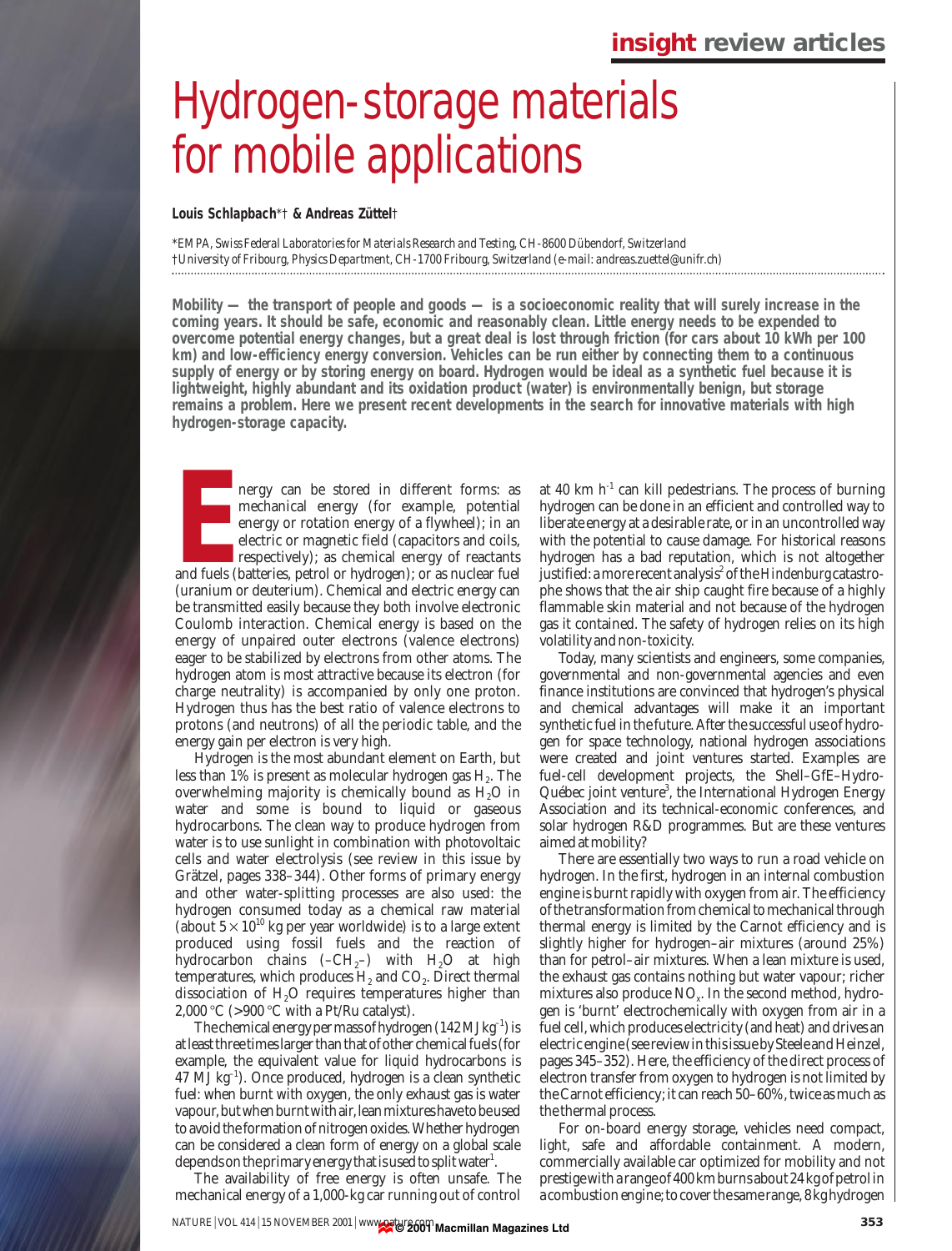

are needed for the combustion engine version or 4 kg hydrogen for an electric car with a fuel cell.

Hydrogen is a molecular gas. At room temperature and atmospheric pressure, 4 kg of hydrogen occupies a volume of  $45 \text{ m}^3$ . This corresponds to a balloon of 5 m diameter — hardly a practical solution for a vehicle (Table 1). In the following we will focus on the question of compacting hydrogen, looking at the materials, technology and safety aspects (Fig. 1).

### **Conventional hydrogen storage**

Classical high-pressure tanks made of fairly cheap steel are tested up to 300 bar and regularly filled up to 200 bar in most countries. To store our 4 kg hydrogen still requires an internal volume of 225 litres (about 60 gallons) or 5 tanks of 45 litres each. Novel high-pressure tanks made of carbon-fibre-reinforced composite materials are being developed; these are tested up to 600 bar and filled up to 450 bar for regular use. But they need a special inert inner coating to prevent the highpressure hydrogen reacting with the polymer. Consequently, another approach is to use hydrogen-inert aluminium tanks and to strengthen them with external carbon-fibre coatings. Spherical containers slightly smaller than 60 cm in diameter would be able to carry our 4 kg, but for practical fabrication a cylindrical shape is preferred.

These high-pressure containers, when full, would contain about 4% hydrogen by mass, but with significant disadvantages: the fuel would be available at a pressure dropping from 450 bar to zero overpressure, so additional pressure control would be essential. High-pressure vessels present a considerable risk — the compression itself is the most dangerous and complicated part. In Japan such vessels are prohibited on the roads in ordinary cars. .

Condensation into liquid or even solid hydrogen is, of course, particularly attractive from the point of view of increasing the mass

| Table 1 Physical and chemical properties of hydrogen, methane and petrol |                 |                   |                    |  |  |  |
|--------------------------------------------------------------------------|-----------------|-------------------|--------------------|--|--|--|
| Properties                                                               | Hydrogen $(H2)$ | Methane $(CH_4)$  | Petrol $(-CH_{2})$ |  |  |  |
| Lower heating value ( $kWh$ $kg^{-1}$ )                                  | 33.33           | 139               | 124                |  |  |  |
| Self-ignition temperature (°C)                                           | 585             | 540               | 228-501            |  |  |  |
| Flame temperature (°C)                                                   | 2.045           | 1875              | 2.200              |  |  |  |
| Ignition limits in air (Vol%)                                            | $4 - 75$        | $53 - 15$         | $10 - 76$          |  |  |  |
| Minimal ignition energy (mW s)                                           | 0.02            | 0.29              | 0.24               |  |  |  |
| Flame propagation in air (m s <sup>-1</sup> )                            | 265             | $\Omega$ $\Delta$ | $\Omega$ 4         |  |  |  |
| Diffusion coefficient in air ( $\text{cm}^2 \text{ s}^{-1}$ )            | 0.61            | 0.16              | 0.05               |  |  |  |
| <b>Toxicity</b>                                                          | N <sub>0</sub>  | N <sub>0</sub>    | Hiah               |  |  |  |

per container volume. The density of liquid hydrogen is 70.8 kg m–3 (70.6 kg  $\text{m}^{-3}$  for solid hydrogen). But the condensation temperature of hydrogen at 1 bar is  $-252^{\circ}$ C and the vaporization enthalpy at the boiling point amounts to 452 kJ kg $^{-1}$ . As the critical temperature of hydrogen is  $-241 \text{ }^{\circ}\text{C}$  (above this temperature hydrogen is gaseous), liquid hydrogen containers are open systems to prevent strong overpressure. Therefore, heat transfer through the container leads directly to the loss of hydrogen. Larger containers have a smaller surface to volume ratio than small containers, so the loss of hydrogen is smaller. The continuously evaporated hydrogen may be catalytically burnt with air in the overpressure safety system of the container or collected again in a metal hydride. (Solid hydrogen is a molecular insulating solid; under high pressure it transforms into metallic, possibly even superconducting hydrogen<sup>4</sup> with  $T_c$  of 200–300 °C.)

Cryotechniques for cooling and superinsulated low temperature storage units were developed and proven in space technology. Liquid hydrogen is a fuel in the launching process of the Space Shuttle and in *Ariane*. A Lockheed military-type aircraft and a Tupolev supersonic aircraft have been flown with engines fuelled by liquid hydrogen. BMW have built an automated liquid-hydrogen filling station, and developed and tested several cars running with hydrogen in newly designed vessels to reduce losses by evaporation to below 1.5 mass% per day(BMW, personal communication).

Hydrocarbons with a molecular mass of at least 60 g mol<sup>-1</sup> are liquid at room temperature with a density close to 1,000 kg  $\text{m}^{-3}$ . The number of hydrogen atoms per carbon atom can vary in hydrocarbons owing to their ability to change from  $\sigma$ -bonds to  $\pi$ -bonds. Hydrocarbons can be burnt completely by oxidation of carbon into  $CO<sub>2</sub>$  and of hydrogen into  $H<sub>2</sub>O$ ; some can also be considered as a liquid storage medium for hydrogen if they can be hydrogenated and dehydrogenated; that is, if their ratio of hydrogen to carbon atoms can be adapted reversibly. Cyclohexane  $(C_6H_{12})$ , for example, reversibly desorbs six hydrogen atoms (7.1 mass%) and forms benzene  $(C_6H_6)$ . Stationary hydrogenation and dehydrogenation under steady-state conditions are managed in numerous chemical plants, but the on-board process under variable conditions is another matter. We do not consider hydrogen storage in  $NH<sub>3</sub>$  (5.9 mass%)to be realistic, owing to the corrosive nature of ammonia.

### **Hydrogen adsorption on solids of large surface area**

Hydrogen adsorbs at solid surfaces depending on the applied pressure and the temperature. The variation of attractive surface forces as a function of distance from the surface decides whether van der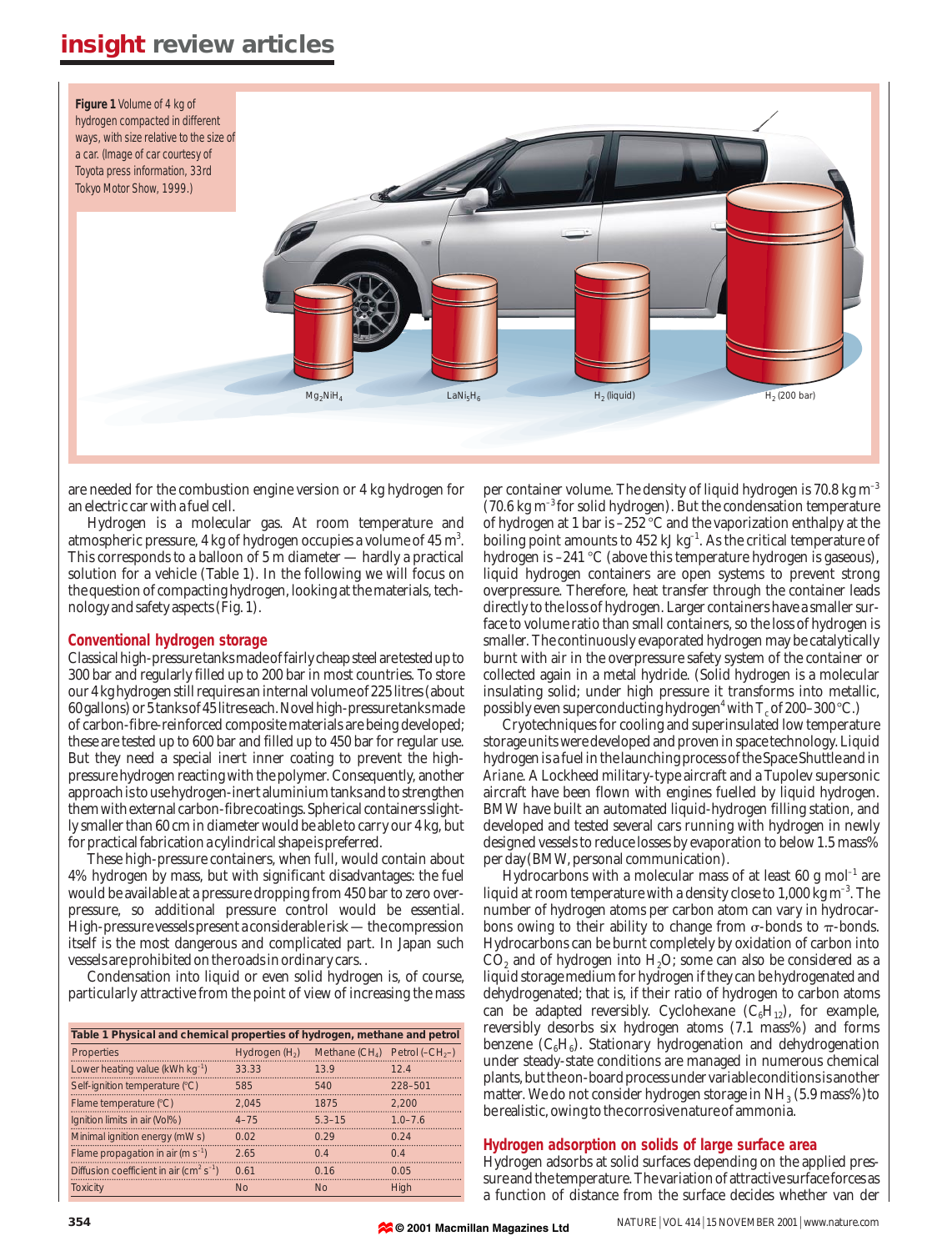Waals-type weak physisorption of molecular hydrogen occurs, or whether dissociation and chemisorption of atomic hydrogen takes place. Owing to the attractive forces, the most stable position for an adsorbed molecule is with its centre at about 1 molecular radius from the surface, and the attractive field rapidly diminishes at greater distances. Once a monolayer of adsorbate molecules or atoms has formed, the gaseous species interacts with the liquid or solid adsorbate. Therefore, the binding energy of the second layer of adsorbates is similar to the latent heat of sublimation or vaporization of the adsorbate. Consequently, adsorption at a temperature at or above the boiling point of the adsorbate at a given pressure leads to the adsorption of a single monolayer. For storage purposes, the adsorption of hydrogen has been studied on carbon species only. Other light and reasonably cheap materials of high surface area may prove to be attractive as well.

The condensation of a monolayer of hydrogen on a solid leads to a maximum of  $1.3 \times 10^{-5}$  mol m<sup>-2</sup> of adsorbed hydrogen. In the case of a graphene sheet with a specific surface area of 1,315 m<sup>2</sup> g<sup>-1</sup> as adsorbent, the maximum theoretical concentration is 0.4 H atoms per surface carbon atom or 3.3 mass% hydrogen on sheets with hydrogen atoms on one side. On active carbon with the specific surface area of  $1,315 \text{ m}^{-2} \text{ g}^{-1}$ , 2 mass% hydrogen is reversibly adsorbed at a temperature of 77 K (ref. 4). On nanostructured graphitic carbon at 77 K (liquid nitrogen temperature), the reversibly adsorbed quantity of hydrogen correlates with the specific surface area of the sample. It amounts to 1.5 mass% per 1,000  $\mathrm{m}^2$  g<sup>-1</sup> of specific surface area (Fig. 2), in agreement with the calculation shown in Fig. 3. Nanostructured graphite produced by ball milling for 80 h in a 1-MPa hydrogen atmosphere contains up to 0.95 H atoms per carbon atom or 7.4 mass%. Eighty per cent of this hydrogen desorbs at a temperature of over 600 K. Evidently, moderately high hydrogen absorption can be realized with planar graphitic structures at low temperature<sup>7,8</sup>.

Are curved structures more attractive? In microporous solids with capillaries which have a width not exceeding a few molecular diameters (the diameter of  $H<sub>2</sub>$  is 0.41 nm), the potential fields from opposite walls overlap so that the attractive force acting on hydrogen molecules is greater than that on an open flat surface. The effect of nanotube curvature on the adsorption energy for hydrogen has been investigated theoretically by Stan and Cole<sup>9</sup>. The Feynman (semiclassical) effective potential approximation was used to calculate the adsorption potential and the amount of hydrogen adsorbed on a (13,0) zigzag nanotube. The adsorption potential was found to be  $9 \mathrm{kJ\,mol^{-1}}$  for hydrogen molecules inside the nanotubes at 50 K, about 25% higher than on the flat surface of graphite. The increase arises



**Figure 2** Reversibly stored amount of hydrogen on various carbon materials versus the specific surface area of the samples. Circles represent nanotube samples (best-fit line indicated), triangles represent other nanostructured carbon samples<sup>1</sup>



**Figure 3** Hydrogen in carbon nanotubes. Calculated storage density in mass% as a function of the number of shells  $N_s$  (blue) and as a function of the tube diameter (red). Hydrogen condenses as a monolayer at the surface of the nanotube or condenses in the cavity of the tubes. The condensed hydrogen has the same density as liquid hydrogen at -253 °C.

from the curvature of the surface and the related higher number of carbon atoms interacting with the hydrogen molecule. At low temperatures, far more hydrogen can be adsorbed in the tube than on a flat surface; but the ratio decreases strongly with increasing temperature, from 55 at 50 K to 11 at 77 K.

Conflicting results have been published concerning the reversible storage of hydrogen in carbon nanotubes (see refs 8, 9 for detailed reviews). To a large extent the controversy is caused by insufficient characterization of the carbon material used. It is often a mixture of opened and unopened, single-walled and multi-walled tubes of various diameters and helicities together with other carbonaceous species, just a few of which will be analysed in transmission electron micrographs. To our knowledge, the 'fantastic' results of the Northwestern University group<sup>10</sup> (more than 60 mass% hydrogen in specific carbon fibres) have not been reproduced elsewhere. Heben *et al*. 11,12 still claim to reach 6–8 mass% reversible storage (cooling at 1 bar down to liquid nitrogen temperature) in high-purity singlewalled tubes opened by sonication. But Hirscher *et al*. <sup>13</sup> revealed that a sonication bar made of titanium alloy results in hydrogen-storing titanium alloy particles in the nanotube material; storage was below 1 mass% when stainless steel sonication bars were used. Zuettel *et al*. 14 showed by thermal desorption mass spectroscopy that after reaction of carbon nanotubes with hydrogen at elevated temperatures, hydrocarbons are desorbed. The large mass increase observed by Chen *et al*. 15when carbon nanotubes filled with alkaline metals were exposed to hydrogen has been attributed to hydroxide formation<sup>16</sup>.

Nijkamp *et al*. <sup>17</sup> have surveyed the storage capacities of a large number of different carbonaceous adsorbents for hydrogen at 77 K and 1 bar. They concluded that microporous adsorbents, for example zeolites and activated carbons, have appreciable sorption capacities. Optimization of sorbent and adsorption conditions is expected to lead to adsorption of 560 ml STP  $g^{-1}$ , close to targets set for practical use in vehicles. Zuettel *et al.*<sup>18</sup> concluded that charging of carbon nanotubes with hydrogen at liquid nitrogen temperature (77 K), or cathodically at ambient conditions, is due to physisorption. The amount of adsorbed hydrogen is proportional to the specific surface area of the carbon nanotube material and limited to 2 mass% for carbon materials (Fig. 2).

Taking all these results together, we consider it to be scientifically interesting and challenging to continue research on the interaction of hydrogen with different and well-characterized carbon nanostructures. Whether a hydrogen-storage material will emerge from it, however, remains an open question.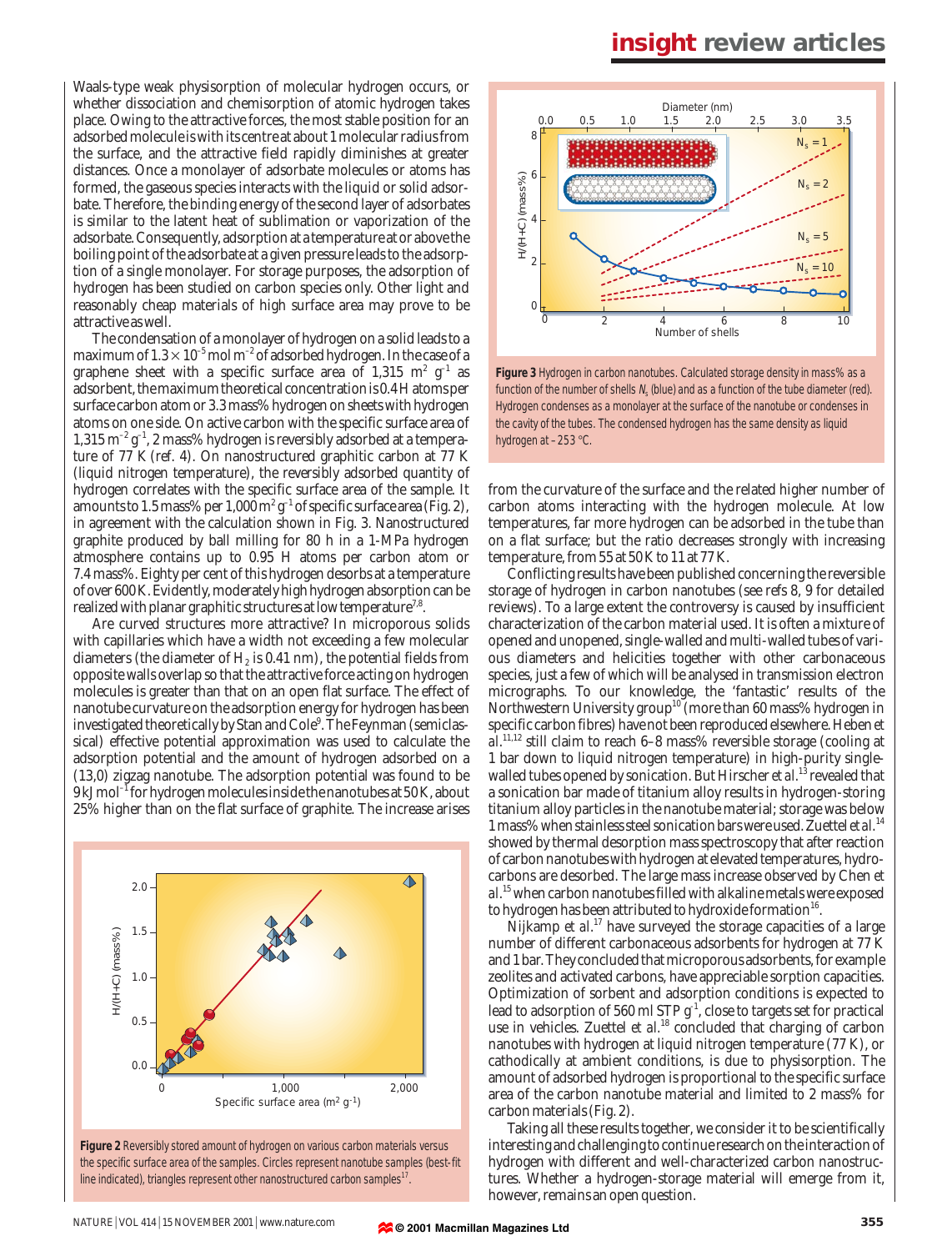

**Figure 4** Pressure–concentration–temperature plot and a van't Hoff curve (logarithm of the equilibrium or plateau pressure against the reciprocal temperature); values are for LaNi<sub>5</sub>. The vertical axes indicate the corresponding hydrogen pressure or the equivalent electrochemical potential. From the slope of the van't Hoff plot, experimental values of the enthalpy of hydride formation  $\Delta H$  can be evaluated. The plateau pressure  $p_{eq}(T)$  as a function of temperature is related to the changes  $\Delta H$ and  $\Delta S$  of enthalpy and entropy, respectively, by the van't Hoff equation:  $\ln(p_{eq}/p_{eq}^0) = (-\Delta H/R)(1/T) + \Delta S/R.$ 

In an interesting sideline to work<sup>19</sup> — addressing the potential of metallization and superconductivity of hydrogen, rather than its storage — some hydrogen was reported to be sorbed into graphite intercalation compounds made of alkaline metals between graphene sheets. Intercalation of hydrogen alone between the graphene layers in macroscopic structures has never been reported. The dynamic diameter of a free hydrogen molecule (*d* = 0.4059 nm) is larger than the interlayer distance in graphite  $(d = 0.3355 \text{ nm})$ , so a significant size mismatch would have to be accommodated upon entry.

#### **Hydrogen storage by metal hydrides**

Many metals and alloys are capable of reversibly absorbing large amounts of hydrogen. Charging can be done using molecular hydrogen gas or hydrogen atoms from an electrolyte. Molecular hydrogen is dissociated at the surface before absorption; two H atoms recombine to  $H_2$  in the desorption process. The thermodynamic aspects of hydride formation from gaseous hydrogen are described by pressure–composition isotherms (Fig. 4). The host metal initially dissolves some hydrogen as a solid solution ( $\alpha$ -phase). As the hydrogen pressure together with the concentration of H in the metal is increased, interactions between hydrogen atoms become locally important, and we start to see nucleation and growth of the hydride  $(\beta)$  phase. While the two phases coexist, the isotherms show a flat plateau, the length of which determines how much  $H_2$  can be stored reversibly with small pressure variations. In the pure  $\beta$ -phase, the  $H_2$  pressure rises steeply with the concentration. At higher  $H_2$  pressure, further plateaux and further hydride phases may be formed. The two-phase region ends in a critical point  $T_c$ , above which the transition from  $\alpha$ - to  $\beta$ -phase is continuous. The plateau or equilibrium pressure depends strongly on temperature and is related to the changes  $\Delta H$  and  $\Delta S$  of enthalpy and entropy, respectively. As the entropy change corresponds mostly to the change from molecular hydrogen gas to dissolved hydrogen, it is roughly 130 J  $K^{-1}$  mol<sup>-1</sup> for all metal–hydrogen systems under consideration. The enthalpy term characterizes the stability of the metal–hydrogen bond. To reach an equilibrium pressure of 1 bar at 300 K, ΔH should amount to 19.6 kJ  $\mathrm{mol}_\mathrm{H}^{-1}$  (ref. 20). The operating temperature of a metal hydride system is fixed by the plateau pressure in thermodynamic equilibrium and by the overall reaction kinetics<sup>21</sup>.

Hydrogen is located in the form of atoms, never molecules, on interstitial sites of the host metal lattice. The lattice expands during

hydrogen sorption, often losing some of its high symmetry. As a consequence of the coexistence of the non-expanded  $\alpha$ -phase and anisotropically expanded  $\beta$ -phase, lattice defects and internal strain fields are formed, which end in a decrepitation of brittle host metals such as intermetallics. The H atoms vibrate about their equilibrium position, and perform local motions and long-range diffusion.

In terms of electronic structure, the proton acts as an attractive potential to the host metal electrons; electronic bands are lowered in energy and form low-lying bands by hybridization with the hydrogen band, 6–8 eV below the Fermi level. The Fermi level itself is shifted, and various phase transitions (metal–semiconductor, magnetic–non-magnetic, reflecting–transparent, order–disorder) may occur. The metal–hydrogen bond offers the advantage of very high hydrogen density at moderate pressure and desorption of all stored hydrogen at the same pressure.

Which metallic systems are appropriate for hydrogen storage? Many elemental metals form hydrides, for example  $PdH_{0.6}$ , rare earth REH<sub>2</sub>, REH<sub>3</sub> or MgH<sub>2</sub>, none of which are in the pressure and temperature range attractive for mobile storage  $(1-10 \text{ bar}, 0-100 \text{ °C}, \text{corr}$ esponding to an enthalpy change between 15 and 24 kJ  $\mathrm{mol}_\mathrm{H}^{-1}$ ).The discovery of hydrogen sorption by intermetallic compounds created great hopes and stimulated R&D efforts worldwide. Well-known compounds and their properties are summarized in Table 2(ref. 22).

Alloys derived from  $LaNi<sub>5</sub> show some very promising properties,$ including fast and reversible sorption with small hysteresis, plateau pressure of a few bars at room temperature and good cycling life. The volumetric hydrogen density (crystallographically) of  $LaNi<sub>5</sub>H<sub>6.5</sub>$  at 2 bar equals that of gaseous molecular hydrogen at 1,800 bar; but advantageously, all the hydrogen desorbs at a pressure of 2 bar. The density for practical purposes is reduced by the packing fraction of LaNi<sub>5</sub> powder, but is still above that of liquid hydrogen (Fig. 5). Storage in these intermetallics allows very safe hydrogen handling. But as lanthanum and nickel are large elements, the proportion of hydrogen in LaNi<sub>5</sub>H<sub>6.5</sub> remains below 2 mass%. This is attractive for electrochemical hydrogen storage in rechargeable metal hydride electrodes, reaching a capacity of 330 mA h  $g^{-1}$ , and produced and sold in more than a billion  $AB_5$ -type metal hydride batteries per year<sup>23-25</sup>.

For gaseous hydrogen fuel tanks to be used in vehicles, however, this is not enough. We need some 4–5 mass% (indeed, 6.5 mass% and 62 kg  $H_2$  m<sup>-3</sup> are the targets of the US Department of Energy). This low mass density is the general weakness of all known metal hydrides working near room temperature (Fig. 6). Of course, many intermetallic compounds and alloys are known that form hydrides with up to 9 mass% hydrogen (such as  $Li<sub>3</sub>Be<sub>2</sub>H<sub>7</sub>$ ; ref. 26) and 4.5 H atoms per metal atom ( $BaReH<sub>9</sub>$ ; ref. 27), but they are not reversible within the required range of temperature and pressure.

When reaction kinetics rather than thermodynamic equilibrium conditions limit the hydride formation and decomposition, various physical and chemical pretreatments can be applied. Ball milling has the benefits of reducing the grain size, increasing the defect concentration and shortening the diffusion path. Fluorination treatments<sup>28</sup> are well suited to render the surface active, apparently by means of the formation of surface nickel precipitates, the role of which is well known in the hydrogen dissociation process.

Many promising new ideas are under investigation with the clear goal of enhancing the mass density. For example, new families of

| Table 2 Intermetallic compounds and their hydrogen-storage properties <sup>22</sup> |                   |                                  |                  |       |                             |  |  |
|-------------------------------------------------------------------------------------|-------------------|----------------------------------|------------------|-------|-----------------------------|--|--|
| <b>Type</b>                                                                         | Metal             | <b>Hydride</b>                   | <b>Structure</b> | mass% | $p_{eq}$ , T                |  |  |
| Flemental                                                                           | Pd                | $PdH_{0.6}$                      | Fm3m             | 0.56  | 0.020 bar, 298 K            |  |  |
| AB <sub>5</sub>                                                                     | LaNi <sub>5</sub> | LaNi <sub>5</sub> H <sub>6</sub> | P6/mmm           | 1 37  | 2 bar, 298 K                |  |  |
| AB <sub>2</sub>                                                                     | ZrV <sub>2</sub>  | $ZrV_2H_{5,5}$                   | Fd3m             | 3.01  | 10 <sup>-8</sup> bar, 323 K |  |  |
| <b>AR</b>                                                                           | FeTi              | FeTiH <sub>2</sub>               | Pm3m             | 189   | 5 bar, 303 K                |  |  |
| $A_2B$                                                                              | $Mq_2Ni$          | $Mq_2NiH_4$                      | P6222            | 3.59  | 1 bar. 555 K                |  |  |
| Body-centred<br>cubic.                                                              | TiV <sub>2</sub>  | TiV <sub>2</sub> H <sub>4</sub>  | b.c.c.           | 26    | 10 bar, 313 K               |  |  |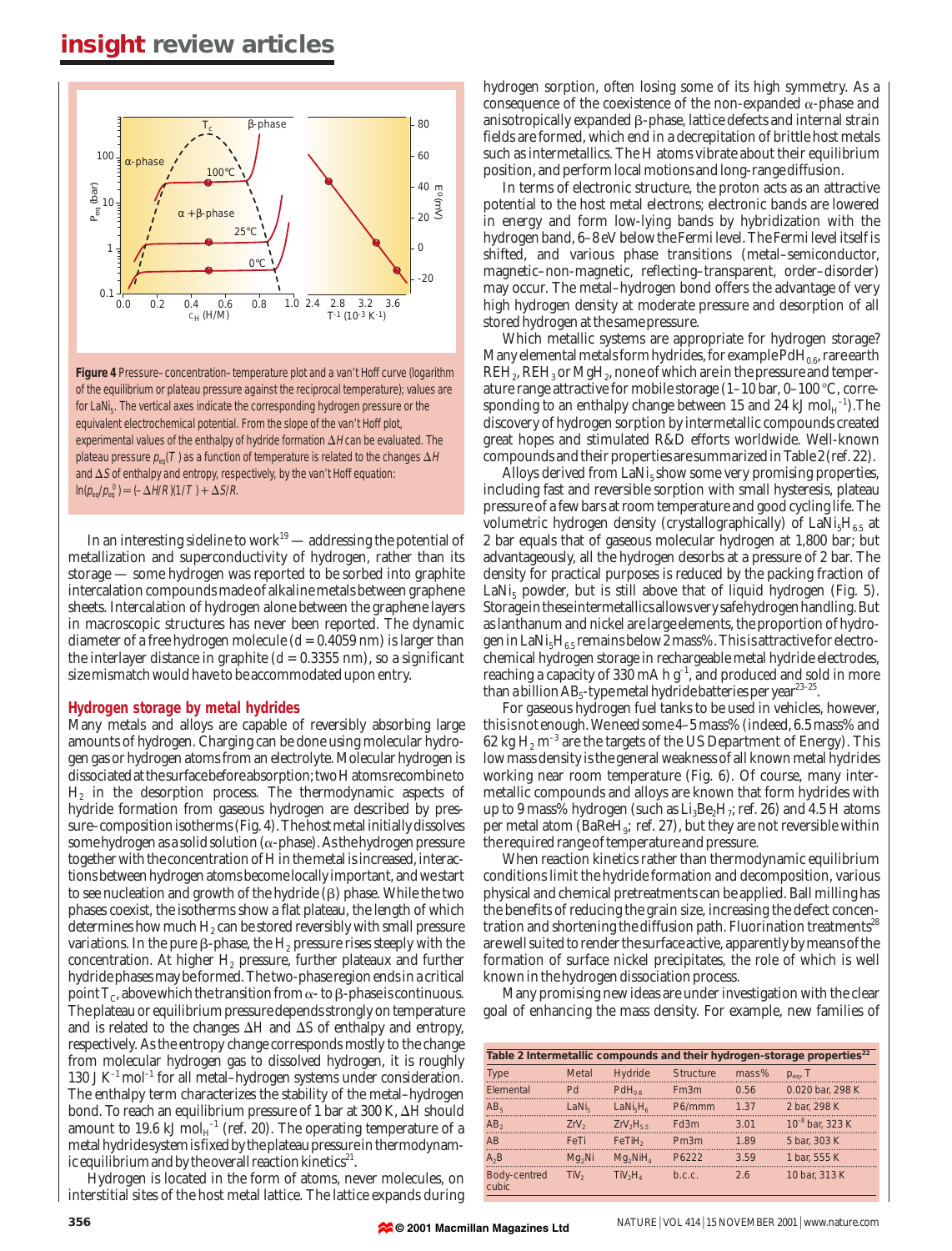alloys are being studied in several Japanese laboratories $29-31$  and are included into the national 'Protium' programme. They are based on vanadium, zirconium and titanium as rather electropositive components combined with 3*d* and 4*d* transition metals. Reversible hydrogen-storage capacities approaching 3 mass% around room temperature have been reported.

A higher mass density is reachable only with light elements such as calcium and magnesium. In fact, Mg forms ionic, transparent  $MgH<sub>2</sub>$ containing 7.6 mass% hydrogen. But its formation from bulk Mg and gaseous hydrogen is extremely slow, and in thermodynamic equilibrium a plateau pressure of 1 bar requires not room temperature but 300 7C. Different processes have been tried to obtain micro- or nanostructured Mg: precipitations from metal-organic solutions or high-energy ball milling of Mg have proved successful ways to obtain good charging or discharging kinetics at 150 °C, and the thermodynamics evidently are not affected<sup>26,29-31</sup>. Alloying Mg before the hydride formation is another approach: Mg<sub>2</sub>Ni forms a ternary complex hydride Mg2NiH4, which still contains 3.6 mass% hydrogen. The hydride forms fairly rapidly, probably owing to the presence of Ni as catalyst for the dissociation of molecular hydrogen, but thermodynamically it still requires 280  $\degree$ C for 1 bar hydrogen. The alloys  $Mg_2Cu$ ,  $Mg_{17}La_2$  and MgAl, and some other known alloys or intermetallic compounds of Mg, react readily (MgAl after ball milling) with hydrogen and decompose into MgH<sub>2</sub> and another compound or hydride. One example is  $Mg_2Cu+H_2$  which decomposes to  $MgH<sub>2</sub> + MgCu<sub>2</sub>$ . The reactions are reversible at high temperature.

In addition to the enthalpy change of the hydrogen sorption reaction, we now also have to consider the enthalpy change of the host metal system. Could this make Mg-based storage alloys more attractive? If the transformation of the host metal system that accompanies hydrogen desorption is exothermic itself, the net enthalpy of hydrogen desorption becomes smaller. In the systems studied so far (Mg–Cu, Mg–Al), the temperature for 1 bar equilibrium pressure could be lowered from 300  $\degree$ C to 280  $\degree$ C. This is not a large improvement, and it has the penalty that the mass density is thereby reduced as well. Magnesium does not form a binary intermetallic compound with iron, but in the presence of hydrogen it is possible to synthesize the rather stable ternary hydride  $Mg_2FeH_6$ with 5.5 mass% hydrogen<sup>26</sup>.



A different approach is to use composite materials, in which attractive properties of two components are combined to overcome their weaknesses. For instance, magnesium has been ball milled with graphitic carbon or mixed with hydrides showing fast kinetics, such as LaNi<sub>5</sub> or Mg<sub>2</sub>Ni. It comes as no surprise that the capacities reached values between those of the components  $5.26,32$ .

#### **Alanates and other light hydrides**

Some of the lightest elements in the periodic table, for example lithium, boron, sodium and aluminium, form stable and ionic compounds with hydrogen. The hydrogen content reaches values of up to 18 mass% for LiBH4. However, such compounds desorb the hydrogen only at temperatures from 80  $\degree$ C up to 600  $\degree$ C, and the reversibility of the reaction is not yet clear for all systems. Bogdanovic and Schwickardi<sup>33</sup> showed in 1996 that the decomposition temperature of  $N\alpha A H_4$  can be lowered by doping the hydride with TiO<sub>2</sub>. The same group showed the reversibility of the reaction